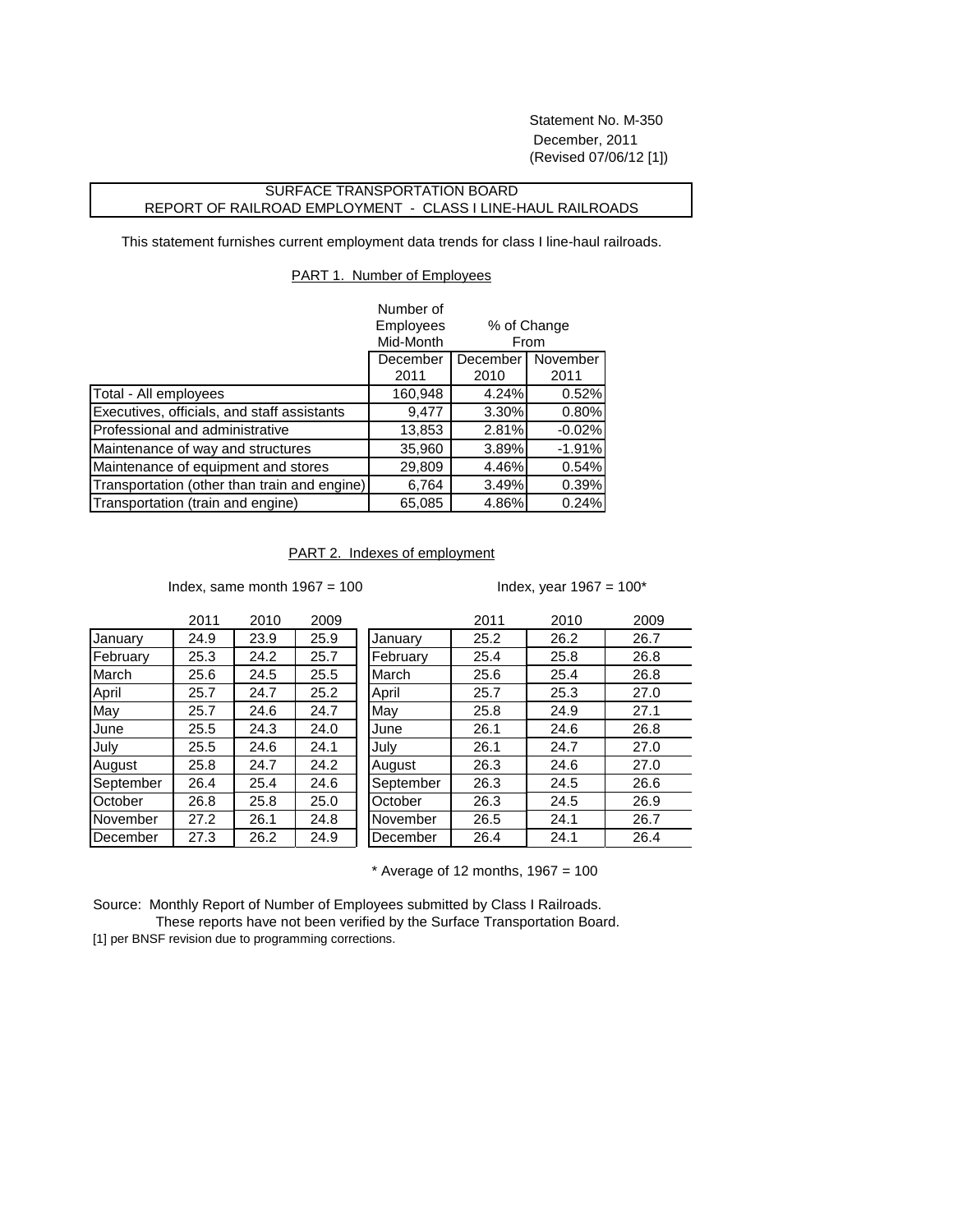| <b>CARRIER</b>                                                                                                         |                                      | L100                                                                                                                             | L 200                                                                     | L 300                                                                                                                            | L 400                        | L500                                                                                               | L600                                                                                                                | TOTAL                              |
|------------------------------------------------------------------------------------------------------------------------|--------------------------------------|----------------------------------------------------------------------------------------------------------------------------------|---------------------------------------------------------------------------|----------------------------------------------------------------------------------------------------------------------------------|------------------------------|----------------------------------------------------------------------------------------------------|---------------------------------------------------------------------------------------------------------------------|------------------------------------|
|                                                                                                                        |                                      | December, 2011 (Revised 07/06/12 [1])                                                                                            |                                                                           |                                                                                                                                  |                              |                                                                                                    |                                                                                                                     |                                    |
| <b>BNSF</b><br><b>CSX</b><br>CN/GT C                                                                                   | 130500<br>121500<br>114900           | 1,720<br>1,312<br>366<br>(Includes all CN US Operations)                                                                         | 3,842<br>2,942<br>543                                                     | 8,355<br>6,573<br>1,841                                                                                                          | 7,435<br>5,114<br>831        | 1,672<br>1,683<br>361                                                                              | 17,204<br>11,108<br>2,205                                                                                           | 40,228<br>28,732<br>6,147          |
| <b>KCS</b><br><b>NS</b><br>SOO<br>UP                                                                                   | 134500<br>117100<br>137700<br>139400 | <u>279</u><br>1,865<br>314<br>3,621                                                                                              | 373<br>2,800<br>367<br>2,986                                              | 497<br>6,327<br>1,124<br>11,243                                                                                                  | 374<br>6,114<br>583<br>9,358 | 74<br>1,426<br>220<br>1,328                                                                        | 1,310<br>12,137<br>1,550<br>19,571                                                                                  | 2,907<br>30,669<br>4,158<br>48,107 |
| <b>TOTAL</b>                                                                                                           |                                      | 9,477                                                                                                                            | 13,853                                                                    | 35,960                                                                                                                           | 29,809                       | 6,764                                                                                              | 65,085                                                                                                              | 160,948                            |
| <b>NRPC</b>                                                                                                            | 103000                               | 1,470                                                                                                                            | 4,901                                                                     | 2,931                                                                                                                            | 5,160                        | 2,936                                                                                              | 3,513                                                                                                               | 20,911                             |
| L 100<br>L 200<br>L 300<br>L 400<br>L500<br>L600<br><b>TOTAL</b>                                                       |                                      | December December November<br>2011<br>9,477<br>13,853<br>35,960<br>29,809<br>6,764<br>65,085<br>160,948<br>1967<br>Months        | 2010<br>9,174<br>13,474<br>34,614<br>28,535<br>6,536<br>62,067<br>154,400 | 2011<br>9,402<br>13,856<br>36,659<br>29,648<br>6,738<br>64,932<br>161,235<br>2011<br>Months                                      |                              | Year<br>3.30%<br>2.81%<br>3.89%<br>4.46%<br>3.49%<br>4.86%<br>4.24%<br>Ratio<br>Corresp.<br>Months | % Change<br>Month<br>0.80%<br>$-0.02%$<br>$-1.91%$<br>0.54%<br>0.39%<br>0.24%<br>0.52%<br>Ratio<br>Average<br>Month |                                    |
| January<br>February<br>March<br>April<br>May<br>June<br>July<br>August<br>September<br>October<br>November<br>December |                                      | 614,766<br>610,335<br>608,751<br>611,136<br>613,824<br>624,153<br>623,096<br>619,419<br>606,714<br>597,271<br>593,568<br>590,100 |                                                                           | 153,304<br>154,502<br>155,842<br>156,777<br>157,522<br>159,340<br>158,916<br>160,107<br>160,240<br>160,251<br>161,235<br>160,948 |                              | 24.9<br>25.3<br>25.6<br>25.7<br>25.7<br>25.5<br>25.5<br>25.8<br>26.4<br>26.8<br>27.2<br>27.3       | 25.2<br>25.4<br>25.6<br>25.7<br>25.8<br>26.1<br>26.1<br>26.3<br>26.3<br>26.3<br>26.5<br>26.4                        |                                    |

Source: Monthly Report of Number of Employees submitted by Class I Railroads. These reports have not been verified by the Surface Transportation Board.